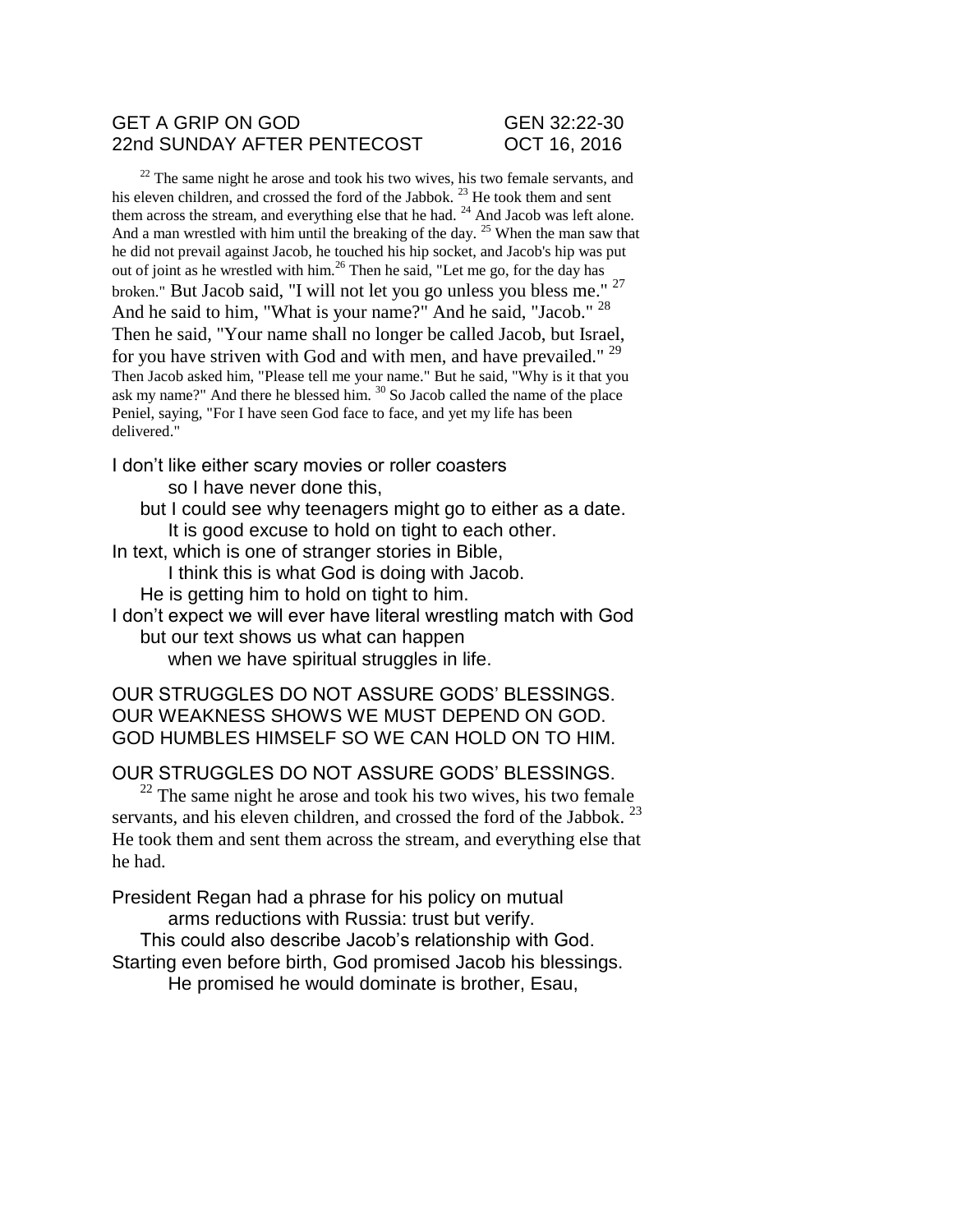and that he would inherit the covenant promises first given to his father, Abraham, including prosperity, and a large family and also being a blessing to others, which included being ancestor of the Messiah. Like Abraham, he knew what God wanted for him but he couldn't resist trying to make sure it happened by his own efforts as he struggled with others to get what God had promised all along. When he is asked in text what his name is, he says Jacob, which means something like "tricky" He got that name because when he was born it seemed like he was trying to grab and wrestle with his twin brother Esau to be born first. Later, he claimed that his name was not Jacob but Esau when he was trying to grab the best blessing by tricking his Father who favored Esau. This is why Esau threatened to kill him and he had to run away to live his uncle Laban. There this tricker met his match. He and Uncle Laban traded tricks as Jacob struggled to get Laban's daughters, Rachel and Leah as his wives and to get large herds of his own livestock. His wives struggled with each other too as they had 11 sons. It came to the point that he didn't get along with uncle Laban anymore and left, with more tricks along the way. Now, in this text, he is almost back home. In verses before text he prays to God and acknowledges that it is because of God's promises and blessings that he has everything he has. But still, he is very worried about his meeting up with Esau and so he does several things to stay safe. including getting up in the middle of the night to reposition his family and possessions. He was carefully making and working out plans. At this time of year, we are going to work on spiritual life plans. We will think about what God wants for us in our lives, blessings he wants to give through word & sacraments, including lives that reflect his love. And so we will think about what we want to do. We make our plans in view of what God wants for us, but like Jacob we need to be careful not to act as if God is our navigator & copilot but we are still in drivers seat.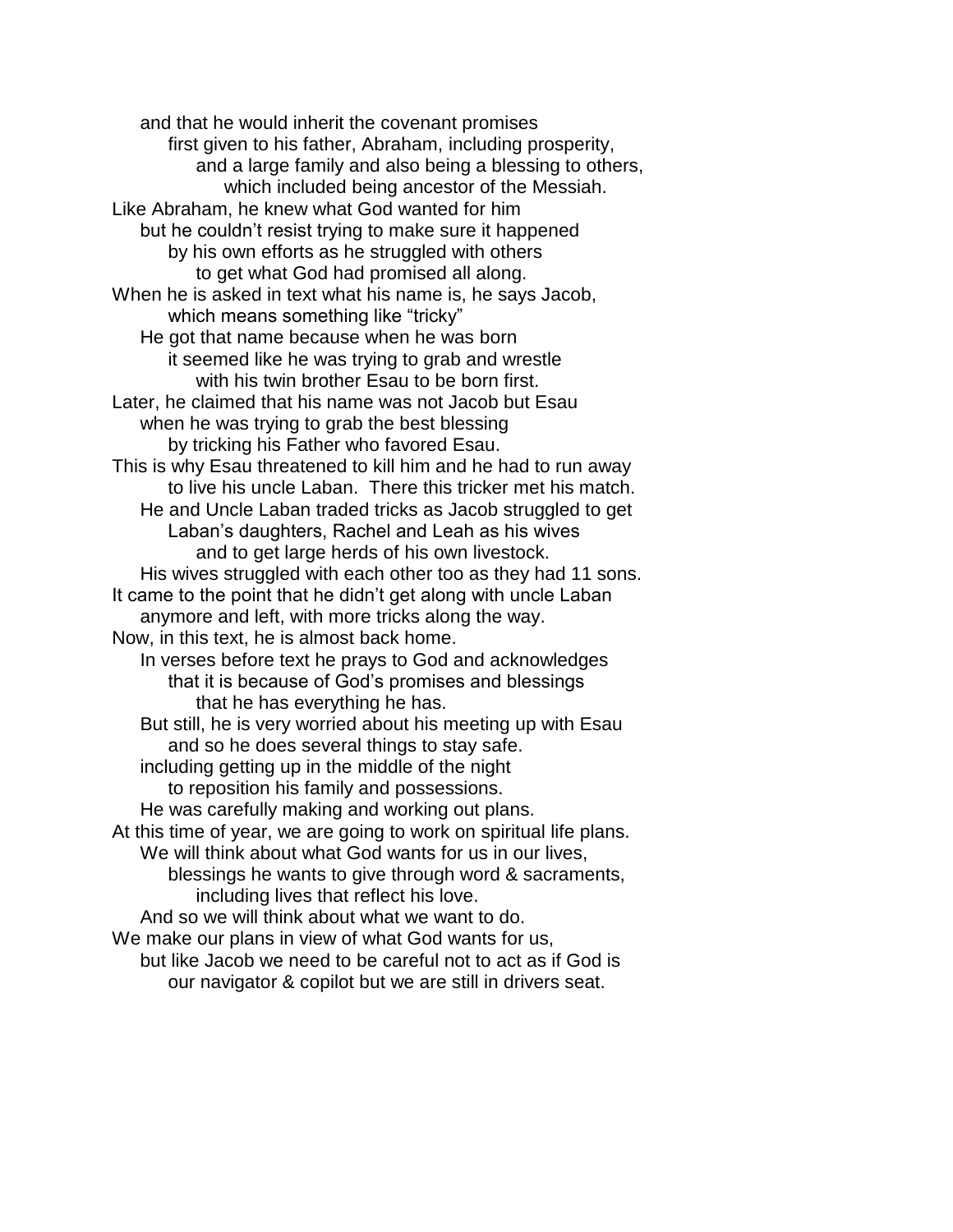Devil would love to sabotage our prayers and Bible study, donations and service, and every effort to follow Jesus by tricking us into thinking because of all this we especially deserve God's favor.

In Congregation, we believe God wants us to serve & grow but it may seem there is some trick to accomplishing this and we need some special schemes to make it happen, or we need to manipulate some things behind the scenes just to make sure things go the way they should. We may even end up like boys riding tandem bicycle up a hill. At top, one puffing says that was a very steep hill. Other says, it sure was. If he hadn't kept brakes on the whole time they may have rolled back down. We can to things thinking we are helping God do his thing when really we need to relax & stop interfering. We always have to remember why we do what we do: not so God will bless us but because he already has. It is especially in times of stress or crisis, like for Jacob, when guilt or fear causes loneliness or insecurity and we end up wrestling with God and trying to grab control of our lives. But, as for Jacob,

## OUR WEAKNESS SHOWS WE MUST DEPEND ON GOD.

 $^{24}$  And Jacob was left alone. And a man wrestled with him until the breaking of the day. <sup>25</sup> When the man saw that he did not prevail against Jacob, he touched his hip socket, and Jacob's hip was put out of joint as he wrestled with him.<sup>26</sup> Then he said, "Let me go, for the day has broken." But Jacob said, "I will not let you go unless you bless me."

v. 24 says Jacob is left alone.

Maybe, like Jesus, he uses this time alone for fervent prayer. but surely he is feeling very alone.

Then, all of sudden, he is jumped by man wrestling with him.

We don't know at first who this is, nor does Jacob.

Has he been sent by Esau to kill him?

He desperately struggles in the dark.

v. 25 literally says "he saw that he did not prevail against him." This was true for both of the "he"s here.

Jacob seems to be pretty good wrestler.

Up to now he has been elbowing his way to what he wants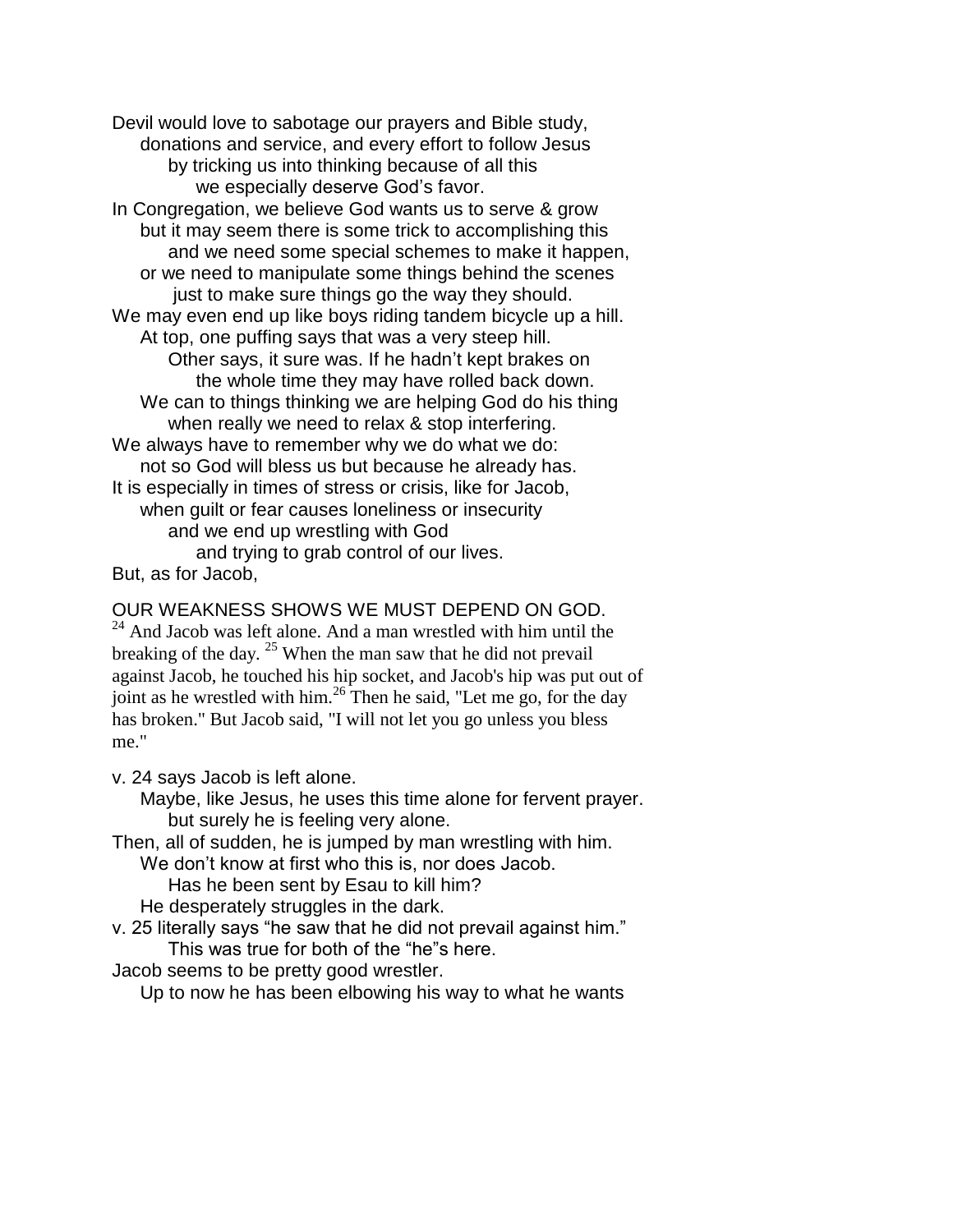His Achilles heel it seems is his hip.

but still he holds on for all he is worth with his hands. And it turns out, the one he is holding on to is God. But God who had revealed himself to him before at Bethel and just before this showed his angels were with Jacob, this time conceals himself in the darkness. When I got engaged, I had had a beard for years which caused my mother-in-law to remark, You can't marry him, you have never seen his face. To which I replied, "This is my face." In v. 30, Jacob says, "I have seen God face to face." What did he see? It was dark. The face God shows us in this life is not glorious but darkened. We are not told why God does this. In our lives, too, there may be strange, unexplained things. It may seem all our efforts are for nothing and even strangers are out to get us. It may seem even God is working against us or what he demands of us is too hard or unpleasant. If God loves me, why is life so hard? We may feel all alone, as if God himself has abandoned us because of our ways that offend everyone. But for Jacob this is when God is right there with him without his realizing it. And if he had, maybe he would have stopped struggling. In our lives too, taking up our cross to follow Jesus is a struggle. Difficulties in life can make us question our faith or our relationship with God or even if this is the God we want to believe in. It can happen in relationships that one who is most annoying but won't leave us alone is one we end closest too as when a child fights with a parent until after grown up, or girl falls in love with boy she couldn't stand at first. God wrestles with us so we learn to trust him in him to bless us even when everything is dark and difficult. and to hold on to him no matter what. Verse after text says after this he limps, this is an enduring reminder of his weakness. now it will be hard for him to run away from Esau as he did before and as he ran away from Laban.

He will have to trust in God to take care of him.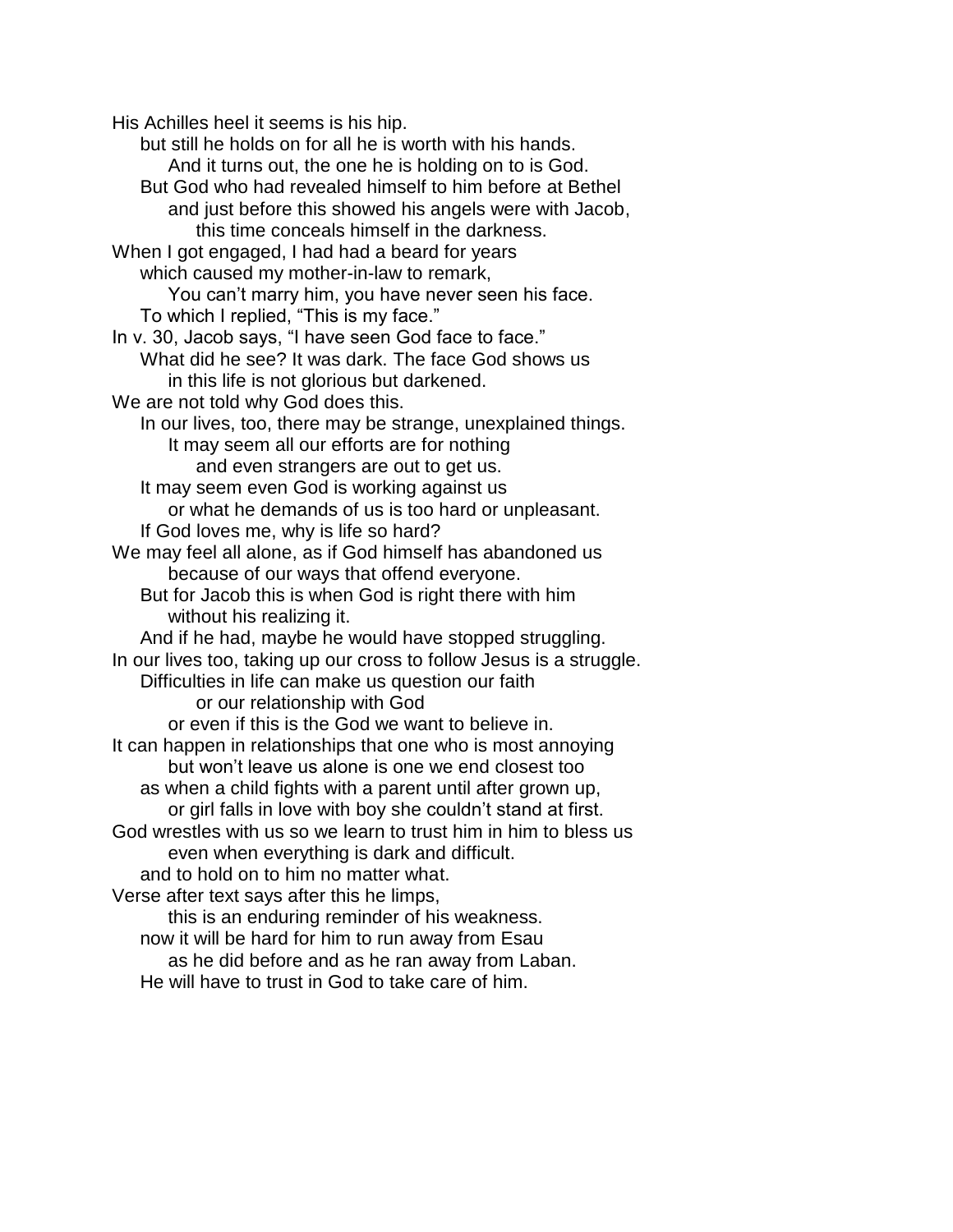God allows us also to have difficulties and weaknesses that remind us of how we have to rely on him every day. But God still works and blesses in spite of weaknesses. In fact, God himself works through weakness.

GOD HUMBLES HIMSELF SO WE CAN HOLD ON TO HIM. <sup>27</sup> And he said to him, "What is your name?" And he said, "Jacob." <sup>28</sup> Then he said, "Your name shall no longer be called Jacob, but Israel, for you have striven with God and with men, and have prevailed." <sup>29</sup> Then Jacob asked him, "Please tell me your name." But he said, "Why is it that you ask my name?" And there he blessed him. <sup>30</sup> So Jacob called the name of the place Peniel, saying, "For I have seen God face to face, and yet my life has been delivered."

In musical "Oklahoma" rowdy Ado Annie say she when she get into wrestling matches with boys she lets them win. Fathers may get into wrestling matches or other contests with their kids and let them win. They win what the "loser" wanted them to have all along.

Why did Jacob win this wrestling match with God himself? because that is what God wanted all along.

When Jacob confesses who he really is, Jacob the tricker. he is given a new identity: Israel

The "el" part is the name of God.

The "Isra" part is more difficult. It means struggle & control. All through his life Jacob has struggled to control others and has struggled with God for control as well.

But how can it be true that he grabs and gets a grip on God and can confidently lay claim to his blessings?

It is only because God graciously allows him to. God, like a gentle father, allows us to get our way with him,

and he cannot resist our cries for help or forgiveness.

All this is because God comes to us as this man who is Jesus. a weak man made to be a helpless infant in a manger,

a man who willingly suffered hunger & homelessness although he was the creator of everything,

a man who endured ridicule and rejection even though he is true and holy,

a man who was beaten and crucified by rulers even though he is the Judge of the universe

a man who died even though he is the source of life.

He did this so in our struggles with God we can come out on top